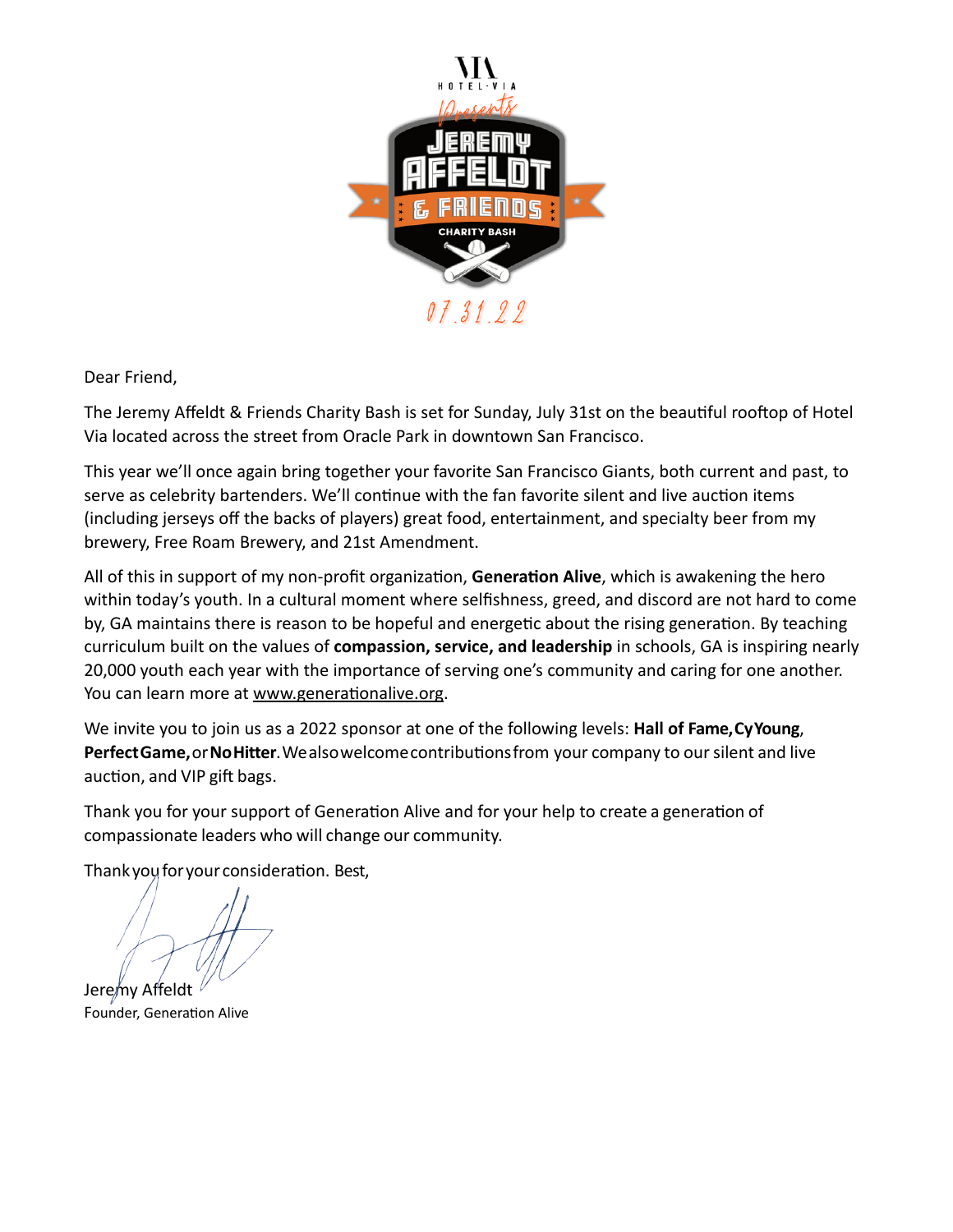

# **SPONSORSHIP OPPORTUNITIES**

# **HALL OF FAME: \$20,000 | PRESENTING SPONSOR**

- Jeremy Affeldt autographed San Francisco Giants jersey
- Exclusive "Presented By" logo placement on all printed materials and banners
- Live on stage recognition with Jeremy at the Charity Bash and media recognition on KNBR Radio
- Four Box Suite tickets to the Giants vs. Cubs game including food, beverages, and gift bags.
- One commemorative engraved event bat
- Six baseballs for player autographs at event
- Two individual shout outs from Jeremy Affeldt's social media accounts
- Six VIP tickets to pre-event party & Charity Bash

# **CY YOUNG: \$10,000**

- Primary logo placement on all printed materials
- Primary logo placement on all event banners
- Two live event and media recognition on KNBR Radio
- Four Box Suite tickets to the Giants vs. Cubs game including food, beverages, and gift bags.
- Four baseballs for player autographs at event
- Two individual shout outs from Jeremy's social media accounts
- Four VIP tickets to pre-event party & Charity Bash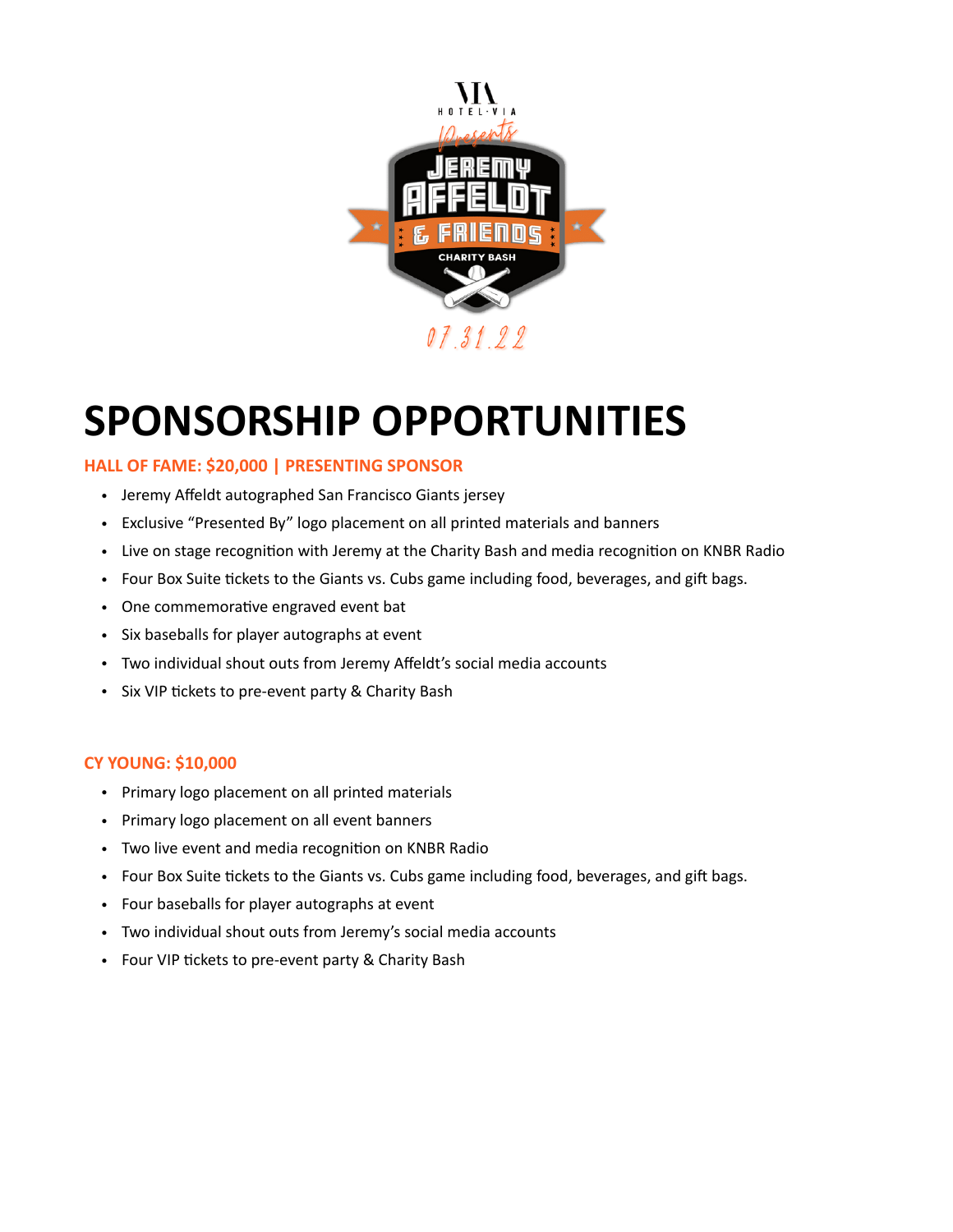

#### **PERFECT GAME: \$5,000**

- Secondary logo placement on all printed materials
- Secondary logo placement on all event banners
- One Live event and media recognition on KNBR Radio
- Four baseballs for player autographs at event
- Four VIP tickets to pre-event party & Charity Bash
- One individual shout out from Jeremy's social media accounts

#### **NO HITTER: \$2,500**

- Third logo placement on all printed materials
- Third logo placement on all event banners
- One live event recognition and media recognition on KNBR Radio
- Two baseballs for autographs at event
- Two VIP tickets to pre-event party & Charity Bash
- Group shout out from Jeremy's social media accounts